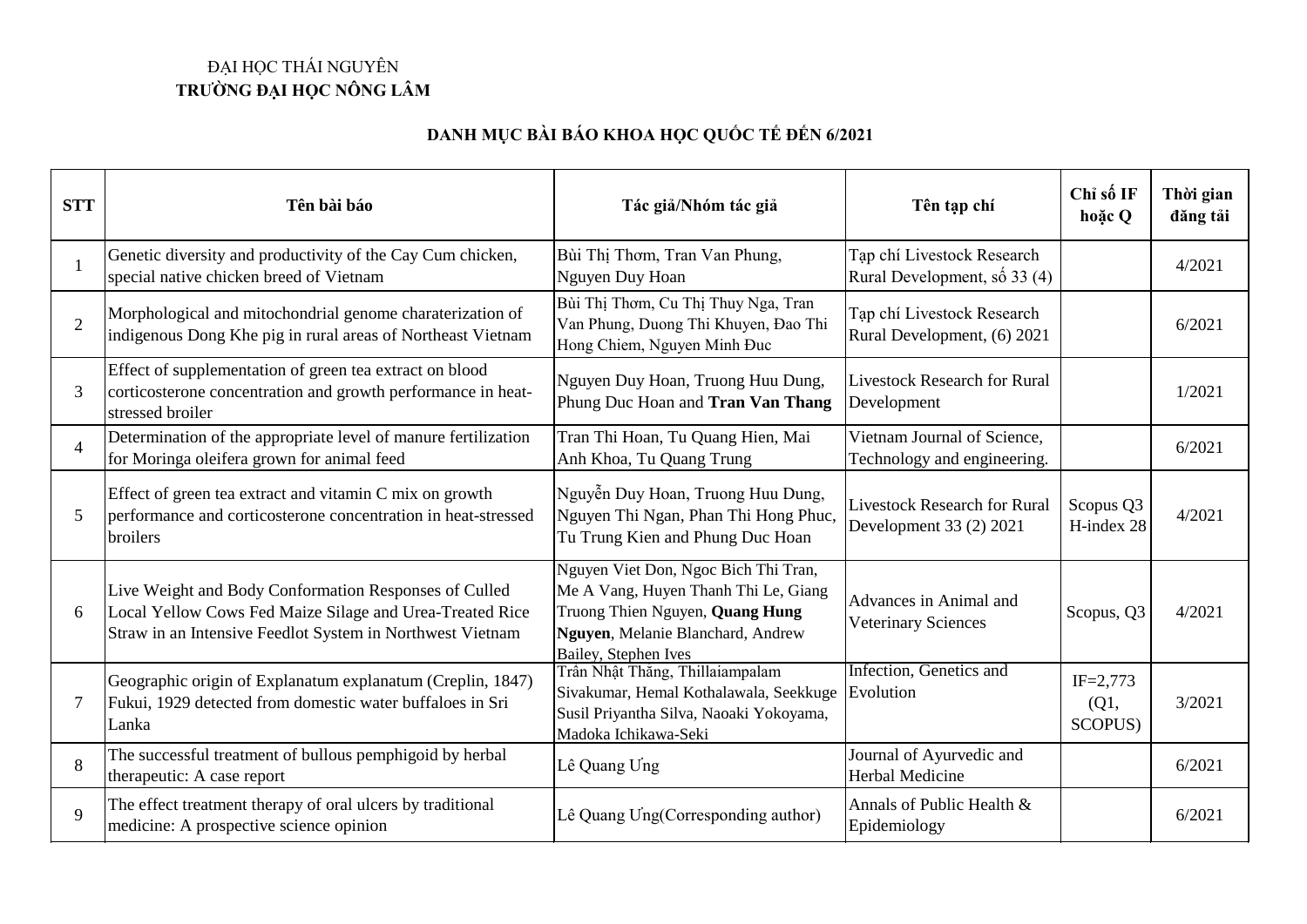| 10 | Analysis of Students' Ability to Accept M-learning<br>Technology: An Exploratory from High Schools in Vietnam                                                                                              | Lê Thị Tuyết Trinh, Trịnh Thị Phương<br>Thảo (coresponding author), Nguyễn<br>Thị Thu Hằng, Nguyễn Chí Thành, Trần<br>Trung                                     | International Journal of<br><b>Interactive Mobile</b><br>Technologies (iJIM)               | Q3, Scopus     | 6/2021  |
|----|------------------------------------------------------------------------------------------------------------------------------------------------------------------------------------------------------------|-----------------------------------------------------------------------------------------------------------------------------------------------------------------|--------------------------------------------------------------------------------------------|----------------|---------|
| 11 | The effectiive treatment therapy of oral ulcers by traditional<br>medicine: A prospective science opiniion                                                                                                 | Lành Thị Ngọc, Lê Quang Ung                                                                                                                                     | Annal of publish health and<br>epidemiology                                                |                | 6/2021  |
| 12 | The Successfuul Treatment of Bulloous Pemphigoid by Herbal<br>Therapeutic: A case report                                                                                                                   | Lành Thị Ngọc                                                                                                                                                   | Journal of Ayurvedic and<br>Herbal medicine                                                |                | 6/2021  |
| 13 | Potential mortalin - P53 Complex ABrogation of ent- Kaurane<br>diterpennoids from croton tonkinensis and docking simulation                                                                                | Vu Thi Thu Le, Dao Viet Hung, Ha Viêt<br>Hai, Đo Huu Nghi, Pham Minh Quan*                                                                                      | Journal of Science and<br>Technology) ISSN 0866 -<br>708X                                  |                | 1/2021  |
| 14 | Chemical composition and antimicrobial activity of the<br>essential oil of asarum cordifolium                                                                                                              | Do Tien Lam, Pham Minh Quan, Hoang<br>Thi Bich, Dao Viet Hung, Vu Thi Thu<br>Le, Tran Quoc Toan, Nguyen Thi Hong<br>Van, Pham Quoc Long, Pham Thi Hong<br>Minh* | Hội Thảo nghiên cứu các sản<br>phẩm tư nhiên lần 7                                         |                | 1/2021  |
| 15 | Chemical Composition, Antimicrobial, and Cytotoxic<br>Activities of Leaf, Fruit, and Branch Essential Oils Obtained<br>From Zanthoxylum nitidum Grown in Vietnam                                           | Nguyễn Thị Tuyến, Vũ Thị Thu Lê,<br>Nguyễn Thị Hồng Vân                                                                                                         | <b>Natural Product</b><br>Communications                                                   | Q <sub>2</sub> | 1/2021  |
| 16 | Strengthening cooperation skills for ethnic minority students<br>meet the requirements of the industrial revolution 4.0 (Case<br>study at Thai Nguyen University of Agriculture and Forestry,<br>Vietnam), | Nguyễn Đỗ Hồng Nhung, Nguyễn Đỗ<br>Hương Giang                                                                                                                  | The Scientific Heritage,<br>$ISSN9215 - 0365$                                              |                | 6/2021  |
| 17 | Livelihoods for Ethnic Minority Households in Thai Nguyen<br>Province, Vietnam                                                                                                                             | Nguyễn Thị Huyền                                                                                                                                                | International Journal of<br><b>Agriculture and Biological</b><br>Sciences-ISSN (2522-6584) |                | 02/2021 |
| 18 | Sustainability for Thai Nguyen Province                                                                                                                                                                    | Nguyễn Thị Huyền                                                                                                                                                | <b>International Journal of</b><br>Agriculture and Biological<br>Sciences-ISSN (2522-6584) |                | 02/2021 |
| 19 | Perceptions of Environmental Science and Management<br>Students on Synchronous Online Teaching of Environmental<br>Policies: Learning Experience from Southeast Asian Cohort                               | Nam Van Nguyen, Tuyet T.A. Truong,<br>Duong T.T. Ly, Nikki Heherson A.<br>Dagamac                                                                               | PEDAGOGICAL RES, 2021 -<br>Volume 6 Issue 1, Article<br>No: em0084                         |                | 11/2021 |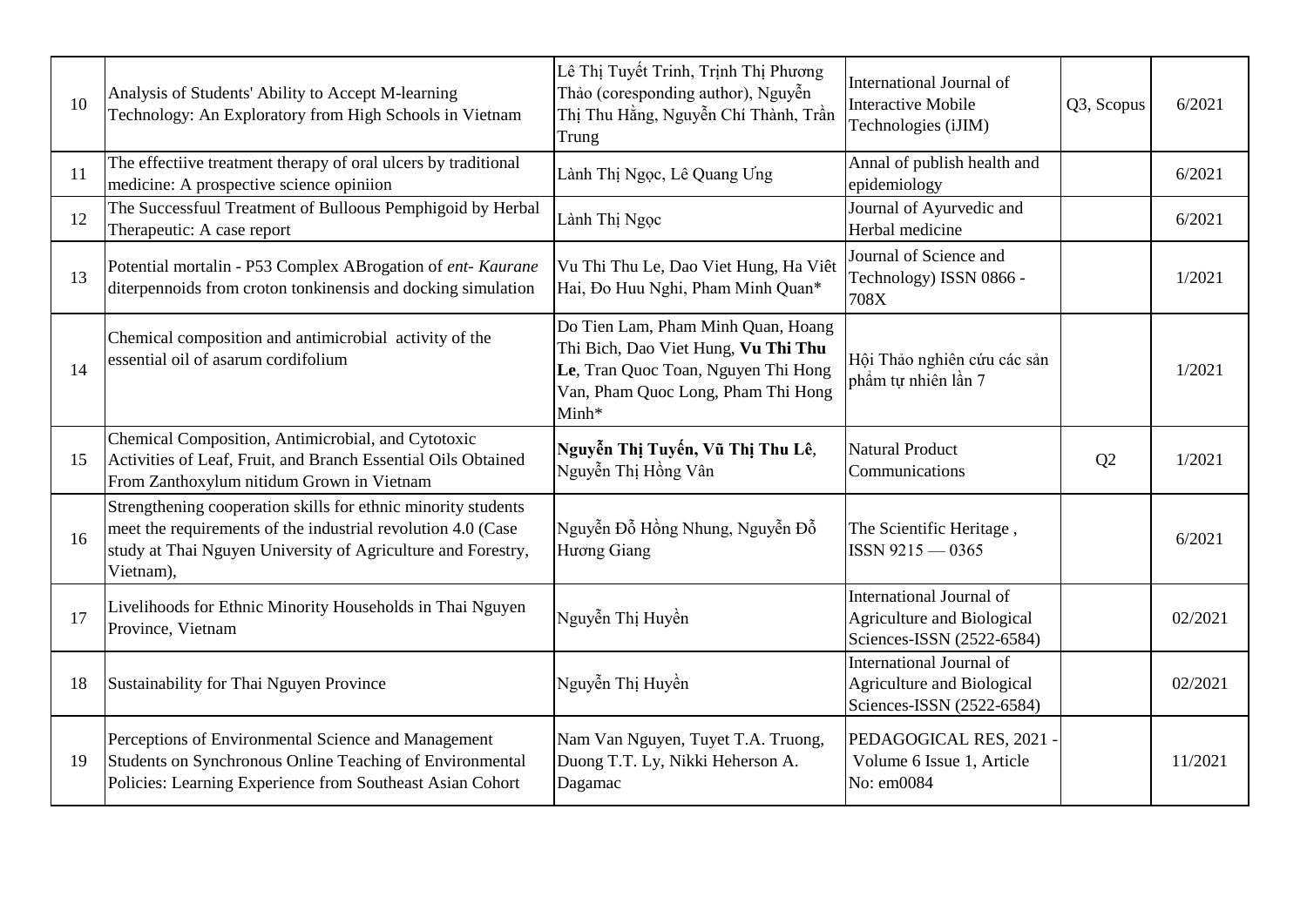| 20 | Impact of Land Use Planning on Socio-economic Development<br>of Pho Yen Town, Thai Nguyen Province                                                                   | Vũ Thị Kim Hảo, Ngô Thị Phương<br>Thảo                                                                                                                                                                                                   | 13th NEU-KKU international<br>conference on socio-<br>economic and environment<br>issuse in development |                 | 6.2021  |
|----|----------------------------------------------------------------------------------------------------------------------------------------------------------------------|------------------------------------------------------------------------------------------------------------------------------------------------------------------------------------------------------------------------------------------|---------------------------------------------------------------------------------------------------------|-----------------|---------|
| 21 | Evaluation Of Heavy Metals (As, Cd, Cu, Pb, Zn)<br>Accumulation In Native Plants Growing On Contaminated Thai<br>Nguyen Sites, Vietna                                | Nguyễn Ngọc Sơn Hải, Nguyễn Ngọc<br>Nông, Peter Sanderson, Ravi Naid                                                                                                                                                                     | 1st Vietnam Symposium on<br>Environmental Science &<br>Technology (VEST2021)                            |                 | 5.2021  |
| 22 | Enhancement of exchaneable Cd and Pb immobilization in<br>contaminated soil using Mg/Al LDH-zeolite as an effective<br>adsorbent                                     | Đặng Văn Minh, Văn Hữu Tập, Nguyễn<br>Đình Vinh, Dương Thị Minh Hòa,<br>Nguyễn Thị Bích Hạnh, Nguyễn Thị<br>Tuyết, Trần Thị Ngọc Hà, Hoàng Trung<br>Kiên, Trần Thị Phả, Nguyễn Lan<br>Hương, Chu Mạnh Nhương                             | Royal Society of Chemistry                                                                              | IF 3.119,<br>Q1 | 5/2021  |
| 23 | Evaluation of fly ash, apatite and rice straw derived-biochar in<br>varying combinations for in situ remediation of soils<br>contaminated with multiple heavy metals | Van Minh Dang, Huu Tap Van, Hoa Thi<br>Minh Duong, Duy Hai Nguyen, Huan-<br>Ping Chao, Lan Huong Nguyen, Chu-<br>Ching Lin                                                                                                               | Soil Science and Plant<br>Nutrition                                                                     | 1.432           | 02/2021 |
| 24 | Heterogeneous Fenton oxidation of paracetamol in aqueous<br>solution using iron slag as a catalyst: Degradation mechanisms<br>and kinetics                           | Huu Tap Van, Lan Huong Nguyen,<br>Trung Kien Hoang, Thi Tuyet Nguyen,<br>Thi Ngoc Ha Tran, Thi Bich Hanh<br>Nguyen, Xuan Hoa Vu, Minh Tan<br>Pham, Thi Pha Tran, TT Pham, Hai Duy<br>Nguyen, Huan-Ping Chao, Chu-Ching<br>Lin, XC Nguyen | Environmental Technology &<br>Innovation                                                                | 3.356           | 6/2021  |
| 25 | The enhancement of reactive red 24 adsorption from aqueous<br>solution using agricultural waste-derived biochar modified with<br>ZnO nanoparticles                   | Huu Tap Van, Lan Huong Nguyen, NV<br>Dang, Huan-Ping Chao, Quang Trung<br>Nguyen, Thu Huong Nguyen, Thi Bich<br>Lien Nguyen, Dang Van Thanh, Hai<br>Duy Nguyen, Phan Quang Thang, Pham<br>Thi Ha Thanh, Vinh Phu Hoang                   | <b>RSC</b> Advances                                                                                     | 3.119           | 6/2021  |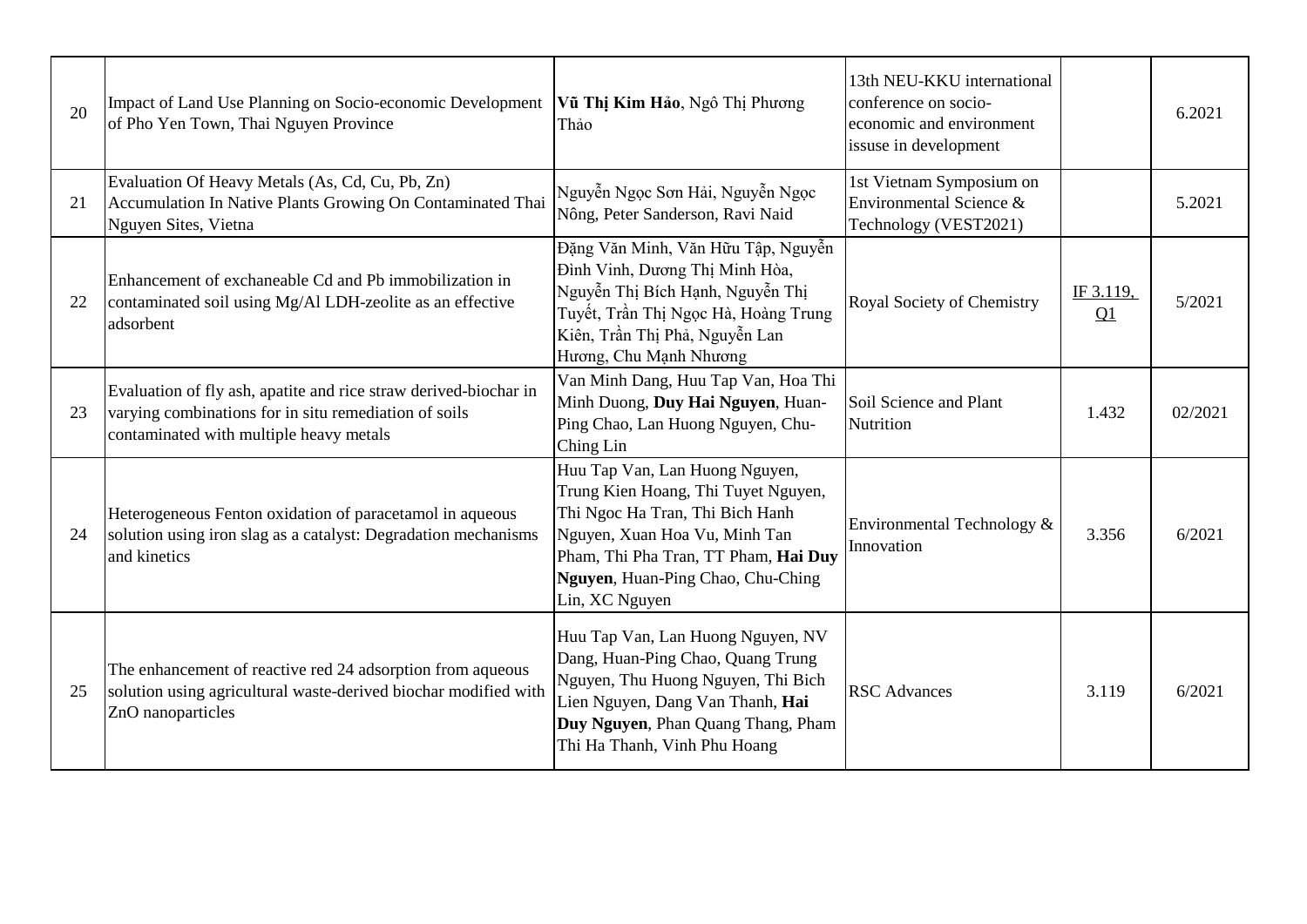| 26 | Study on the correlation between the structure and properties of<br>Dendrocalamus barbatus                                                                                                   | Nguyễn Việt Hưng, Phạm Văn Chương,<br>Nguyễn Thị Tuyên                                                                          | Journal of the Austrian<br>Society of Agricultural<br>Economics (JASAE) (ISSN:<br>18158129 E-ISSN: 18151027) | Scopus                   | 17/01/21        |
|----|----------------------------------------------------------------------------------------------------------------------------------------------------------------------------------------------|---------------------------------------------------------------------------------------------------------------------------------|--------------------------------------------------------------------------------------------------------------|--------------------------|-----------------|
| 27 | Polygokingiasides A and B: Two new spirostane glycosides<br>from the roots of Polygonatum kingianum with nitric oxide<br>inhibitory activity                                                 | Trần Thị Thu Hà, Pham The Chinh,<br>Trinh Quang Huy, PHan Van Kiem                                                              | <b>Natural Product</b><br>Communications                                                                     | 0,468                    | 2021            |
| 28 | Influences of Siver Nanoparticles In vitro Morphogenesis of<br>Specialty King Banana (Musa spp.) in Vietnam                                                                                  | B.TT. Huong, T.D.Xuan, K.H.Trung,<br>T.T.T.Ha, V.X.Duong, T.D. Khanh and<br>D.H. Gioi                                           | Plant Cell Biotechnology and<br>Molecular Biology                                                            | ISI, Q4                  | 2021            |
| 29 | Estimating mechanical properties of clear wood from ten-year-<br>old Melia azedarach tree using the stress wave method                                                                       | Doan Van Duong, Dan Ridley-Ellis                                                                                                | European Journal of Wood<br>and Wood Products                                                                | SCI, Q1, IF<br>$= 1.77$  | 2021            |
| 30 | Radial variation in cell morphology of Melia azedarach planted<br>in northern Vietnam                                                                                                        | Doan Van Duong, Laurence Schimlek, Tai<br>Tien Dinh, Chu Van Tran                                                               | Maderas. Ciencia y<br>tecnologia 23:1-10                                                                     | SCI, Q1, IF<br>$= 1.3$   | 2021            |
| 31 | Effect of age on variation in physical and mechanical<br>properties of Acacia mangium planted in Thai Nguyen                                                                                 | Doan Van Duong, Nguyen Van Thai,<br>Khong Van Manh                                                                              | TNU Journa of Science and<br>Technology 226(1):50-56                                                         |                          | $Jan-21$        |
| 32 | Land Use Spatial Optimization for Sustainable Wood<br>Utilization at the Regional Level: A Case Study from Vietnam                                                                           | Nguyen Dang Cuong, Köhl Michael;<br><b>Mues Volker</b>                                                                          | Forests 2021, 12(2), 245;<br>https://doi.org/10.3390/f1202<br>0245 ISSN 1999-4907                            | SCI, Q1, IF<br>$= 2.22$  | 20/02/21        |
| 33 | The role of Tay indigenous knowledge in climate change<br>adaptation in the Northern Mountainous Region of Vietnam                                                                           | Ha Thi Hoa, Ho Ngoc Son, Aaron<br>Kingskbury and others                                                                         | The Indian Indian Journal of<br><b>Traditional Knowledge Vol</b><br>20(2), April 2021,                       | ISI, $Q3$ , IF<br>$=1.2$ | /2021           |
| 34 | Written Discourse Analysis and its Application in Language<br>teaching                                                                                                                       | Vũ Kiều Hạnh, Vũ Kiều Hạnh                                                                                                      | Tạp chí IJARIIE                                                                                              |                          | Tháng<br>4/2021 |
| 35 | A study on peer response via Google classroom on an English<br>translation course at School of Foreign Languages - Thai<br><b>Nguyen University</b>                                          | Vũ Kiều Hạnh, Triệu Thành Nam                                                                                                   | Tạp chí IJARIIE                                                                                              |                          | Tháng<br>5/2021 |
| 36 | Educators' Knowledge, Skills and Abilities Growth during<br>COVID-19: Adversarial Growth Theory                                                                                              | Vũ Kiều Hạnh, Phạm Thùy Dương                                                                                                   | Tạp chí IJARIIE                                                                                              |                          | Tháng<br>5/2021 |
| 37 | Identification of Ganoderma lucidum (Curtis) P. Karst. species<br>isolated from ironwood (Erythrophleum fordii Oliver) in Viet<br>Nam ACT through by its1 sequence and phylogenetic analysis | Nguyen Thi -Tinh, Tri-Thuc Bui, Bang -<br>Phuong Pham, Huu- Tho Nguyen, Xuan-<br>Binh Ngo, Van-Hien La And Tien-<br>Dung Nguyen | Plant Cell Biotechnology and<br>Molecular Biology                                                            | ISI, Q4                  | $Mar-21$        |